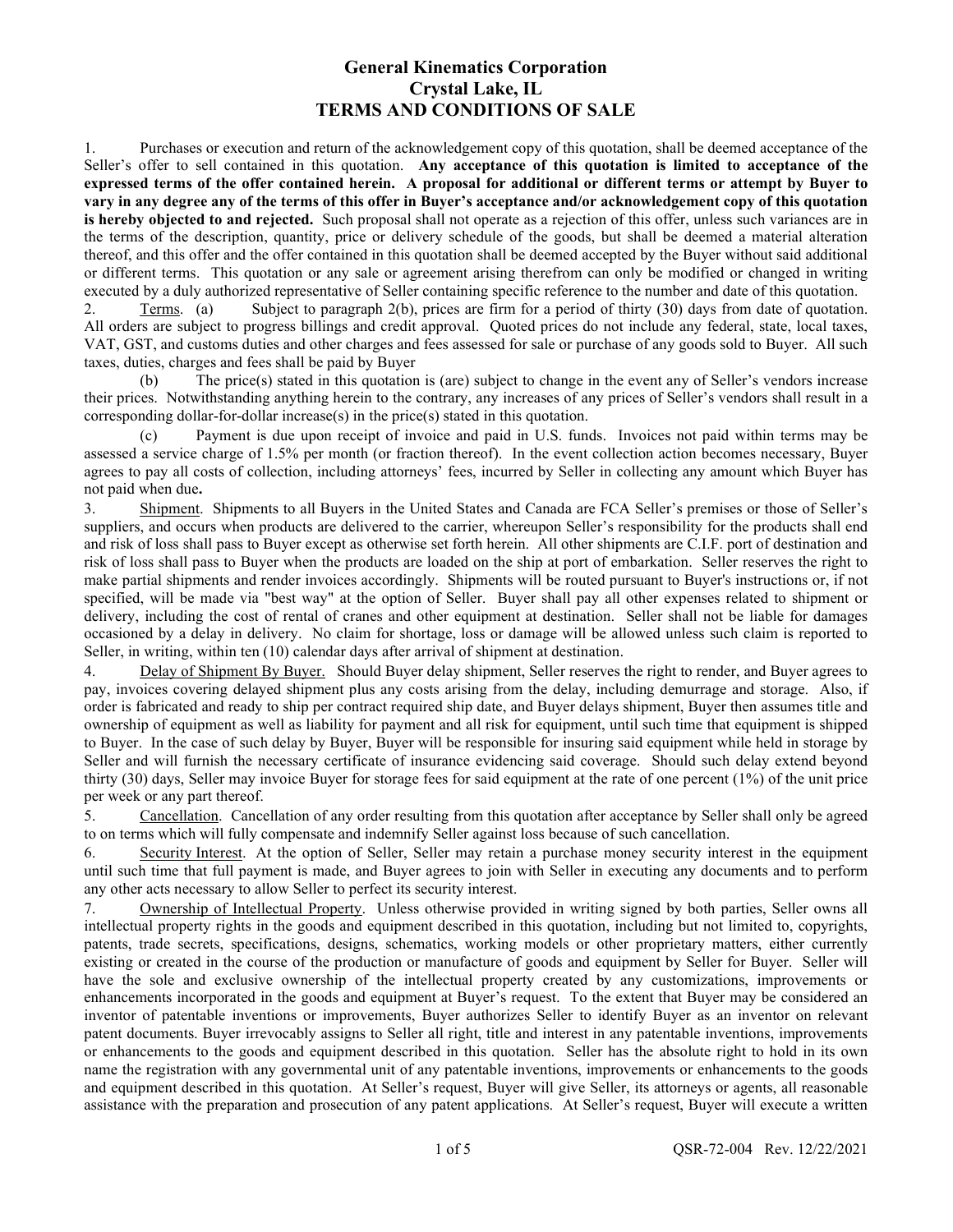assignment or other instrument that Seller considers necessary or appropriate to carry out the intent of this section. Seller may affix a notice upon the goods and equipment which identifies Seller as the owner of intellectual property rights related to goods and equipment described in this quotation.

8. Non-Exclusive License. Upon payment in full of all amounts due pursuant to the purchase order and any adjustments thereto, Seller grants to Buyer an irrevocable, non-exclusive, worldwide, royalty-free license to use the patentable inventions or improvements belonging to the Seller and which are necessary for the use and operation of the goods and equipment sold pursuant to this quotation. No license or right granted to Buyer, either expressly or by implication, gives Buyer the right to make improvements to the goods and equipment described in this quotation without the Seller's express written permission.

9. Patent Infringement. General Kinematics will indemnify and hold harmless Buyer and its customers against any compensatory money damages awarded in any suit for patent infringement resulting from the sale or use of the goods identified in the quotation. The compensatory damage award must be contained in a final order entered in a court of competent jurisdiction in the United States and after all appeals have been exhausted. Upon Buyer's receipt of any cease and desist letters, demands, service of process or complaints, Buyer will promptly notify General Kinematics. The notice shall be in writing and shall identify the patent involved, the name, address and contact information of the claimant or plaintiff, and a copy of the documents served upon the Buyer.

 Buyer will cooperate fully with General Kinematics in defense of any claim, suit, or action. Buyer will permit General Kinematics to conduct and control the defense and the disposition of such claim, suit, or action (including all decisions relative to litigation, appeal, and settlement). General Kinematics has the right to retain counsel on its behalf and on behalf of Buyer at the expense of General Kinematics. If Buyer determines that representation by counsel retained by General Kinematics would be inappropriate because of actual or potential differences in interest, Buyer may retain its own counsel at its own expense.

 This indemnification will not apply if: (1) Buyer fails to provide the written notice described herein; (2) Buyer settles, litigates or otherwise disposes of the matter without notice to General Kinematics; (3) the infringement results from the use of goods and equipment delivered under this Agreement in combination with other goods and equipment not delivered by this purchase order and the infringement would not have occurred by the use of General Kinematics' goods and equipment alone; and (4) the infringement occurred as a result of a modification to the goods and equipment by the Buyer after delivery of the goods and equipment and the infringement would not have occurred by the use of General Kinematics' equipment alone.

10. Warranty. (a) Seller warrants to the Buyer only, or if the Buyer is not the first-end user, then to the first-end user only, that, at the time of shipment to Buyer, all equipment and parts thereof, except electronic components, shall be free of defects in material and workmanship. Seller agrees to correct any defective equipment or part thereof, or deliver to Buyer other equipment or part thereof free of defect, provided that Seller is advised in writing by Buyer of the existence of such defective equipment within 15 months from the date of shipment thereof by Seller or within 12 months of the date of first use of such equipment, whichever period shall first expire, and provided further that such defective equipment or part thereof is made available for inspection by Seller. Seller may choose to send a service representative and/or have the product returned for inspection.

(b) Seller is not liable for and does not warrant any parts replaced by Buyer which are not purchased from Seller or approved by Seller. Should Buyer purchase and replace parts on any equipment from sources other than Seller, or not approved by Seller, Buyer has no recourse from Seller for such parts. Also, installation of such unapproved parts nullifies any warranty remaining on the entire unit as such substituted parts may affect performance of the entire unit. Seller will not be liable or responsible for any defects or failure in the performance of the equipment with unapproved parts.

(c) At the request and option of Seller, Buyer shall return the defective equipment or part to Seller. Transportation charges shall be prepaid and shall be at the expense of Buyer. Buyer shall pay any federal, state, local taxes, VAT, GST, custom duties or other charges and fees assessed for shipment of the defective equipment or part to and from Seller. The specific procedure for returning equipment or parts to Seller is explained in the then current Return Merchandise Policy, which is available at https://www.generalkinematics.com/order-terms/ on Seller's website. If upon receipt and inspection the equipment or part thereof is found to be defective, Seller will (i) at its option, repair or supply a replacement for the defective product or component free of charge except authorized replacement labor which shall be the responsibility of the Buyer and (ii) credit Buyer's account for the inbound transportation charges paid by Buyer.

(d) Seller's liability is limited to the correction or to the supply of a replacement of the defective equipment as above set forth or, at the option of Seller, to a refund of the purchase price. This warranty is not transferable. This warranty shall not apply to any product or part which has been repaired or altered without the prior written consent of Seller, or has been subject to misuse, abuse, or accident, or has not been operated in accordance with printed instructions provided by Seller, or has been operated under conditions more severe than, or otherwise exceeding, those set forth in the specifications for such product. Seller will not pay for any warranty work performed by others, including employees of Buyer, unless it consents in writing to such work and the rate for such work before it is performed. In the event Buyer performs warranty work or has others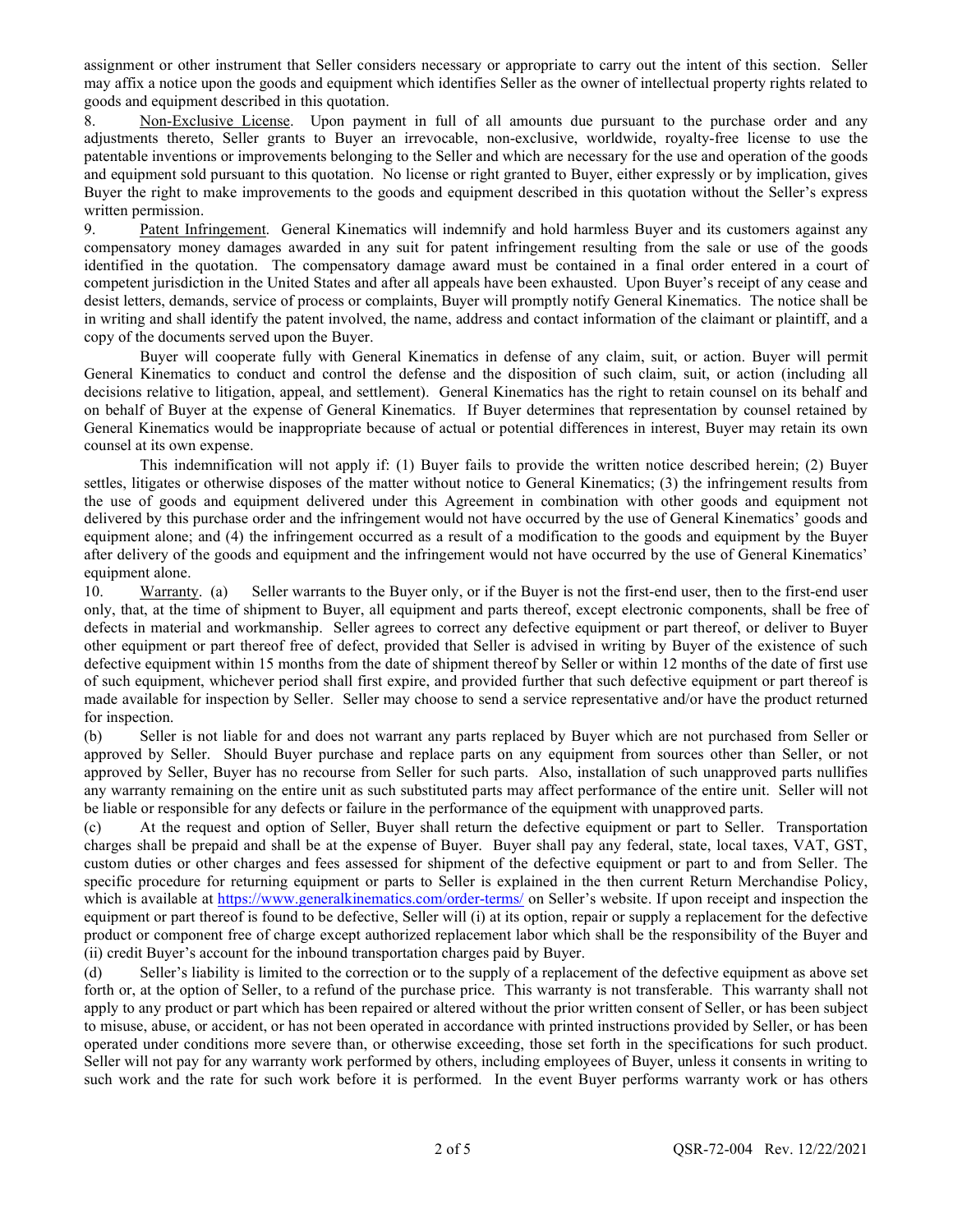perform warranty work, without the written consent of Seller, the warranty contained in this paragraph 10 shall be void and unenforceable and Seller shall have no further obligation to perform any warranty work for Buyer.

(e) Seller does not warrant the design or manufacture of any electronic components. The repair of electronic components of any equipment and parts sold under this quotation shall be at the sole discretion of Seller and subject to terms and conditions as determined by Seller in its sole discretion.

(f) Seller shall not be liable for labor costs in removing or reinstalling equipment or parts thereof. If Buyer grants any warranty on such equipment of greater scope than the warranty set forth above, Buyer will hold Seller harmless from any claims of third parties based on such greater warranty.

## (g) THE WARRANTY PROVIDED IN THIS PARAGRAPH AND THE OBLIGATIONS AND LIABILITIES OF SELLER HEREUNDER ARE EXCLUSIVE. ALL OTHER WARRANTIES, EXPRESS OR IMPLIED, INCLUDING WITHOUT LIMITATION, THE IMPLIED WARRANTIES OF MERCHANTABILITY AND FITNESS FOR A PARTICULAR PURPOSE, ARE EXPRESSLY EXCLUDED. THIS WARRANTY SHALL NOT BE EXTENDED, ALTERED OR VARIED EXCEPT BY WRITTEN INSTRUMENT SIGNED BY AN AUTHORIZED REPRESENTATIVE OF SELLER.

11. Returns. Any equipment or part sold to Buyer under this quotation may, but only at the option of the Seller, be returned to Seller for credit to the Buyer's account. Transportation charges shall be prepaid and shall be at the expense of Buyer. All such returns shall be subject to a restocking charge of 20% of the price of the equipment or part.

12. Dynamic Load. Seller's products are available in various designs, including isolated and other models commonly identified as "balanced", which affect the total dynamic reaction imposed upon the supporting structure and foundation. Approximate reactions for proposed equipment will be furnished to Buyer upon request and final magnitude and frequency limits of dynamic reactions will be shown on general arrangement drawings. Analysis of such reactions relative to deflection, rigidity, strength and loading of supports, as well as the effect of these reactions on the foundation, the transmissibility of the soil and any other environmental aspects is the responsibility solely of the Buyer. Seller shall not be liable for any direct or indirect damage caused by such dynamic reactions.

13. Safety Devices. Equipment furnished by Seller includes certain safety measures and devices which may include, but are not limited to, guards, safety rails, safety controls and circuits. Buyer agrees to maintain such safety measures and devices in proper working condition without modification and to provide and install any additional safety features required by law or otherwise. In the event Buyer fails to maintain such safety features and devices in proper working condition and in place on Seller's equipment, Buyer agrees to indemnify and hold Seller harmless from any and all claims, judgments and expenses, including attorney's fees and other defense costs, resulting from, or incidental to, any injuries or claimed injuries to persons or property resulting from, or claimed to result from, operation of equipment manufactured by Seller and attributable, directly or indirectly, to the absence or malfunction of such measures or devices.

14. Drawings and Manuals. (a) Seller shall submit design drawings to Buyer for Buyer's approval, and the number of copies and the particular designs selected shall be determined by Seller. Should Buyer request construction and/or design changes which increase the cost of the equipment, Buyer will be advised of the amount of the additional cost. Upon Buyer's approval, production will proceed as revised and approved. Extensive revisions and/or delays in drawing approval shall be considered as sufficient cause for extended delivery.

 (b) Equipment may be provided with a screen section or other material carrying surface with openings designed to separate materials by size. The recommended design will be finalized and submitted with design drawings to Buyer for approval. After Buyer's approval, should any changes to the design be required in the field, Seller will offer advisory recommendations only and is not responsible for the material or labor required to make any changes to the approved design.

 (c) At the time of completion of shipment of equipment and parts sold under this quotation, Seller shall furnish Buyer with service manuals and with sets of drawings deemed appropriate by Seller for the proper operation and maintenance of any equipment sold under this quotation. Seller shall solely determine the format of any such service manuals and drawings, which shall be in the English language. In the event of translation of any service manuals or drawings, the Seller's English version shall be the governing document.

15. Inspection. Buyer may, after reasonable notice, inspect materials and workmanship of equipment during fabrication, provided that such inspection is done during normal working hours and prior to scheduled shipment.

16. Painting. All equipment will be cleaned of dirt, loose scale and spatter and will be painted with machinery blue enamel prior to shipment. Upon request, specific colors, multiple coatings, and special surface preparation or special coating materials will be provided at additional cost.

17. Export Controls. Buyer understands that Seller is subject to regulation by agencies of the United States Government, including the U.S. Department of Commerce, which prohibits export or diversion of certain products and technology to certain countries. Any and all obligations of Seller to provide drawings, data and technical assistance for its products and/or services to be manufactured and sold by the customer shall be subject to such laws and regulations of the United States which govern the license and delivery of technology abroad by persons subject to the jurisdiction of the United States, including the Export Administration Act of 1979, as amended, any successor legislation, and the Export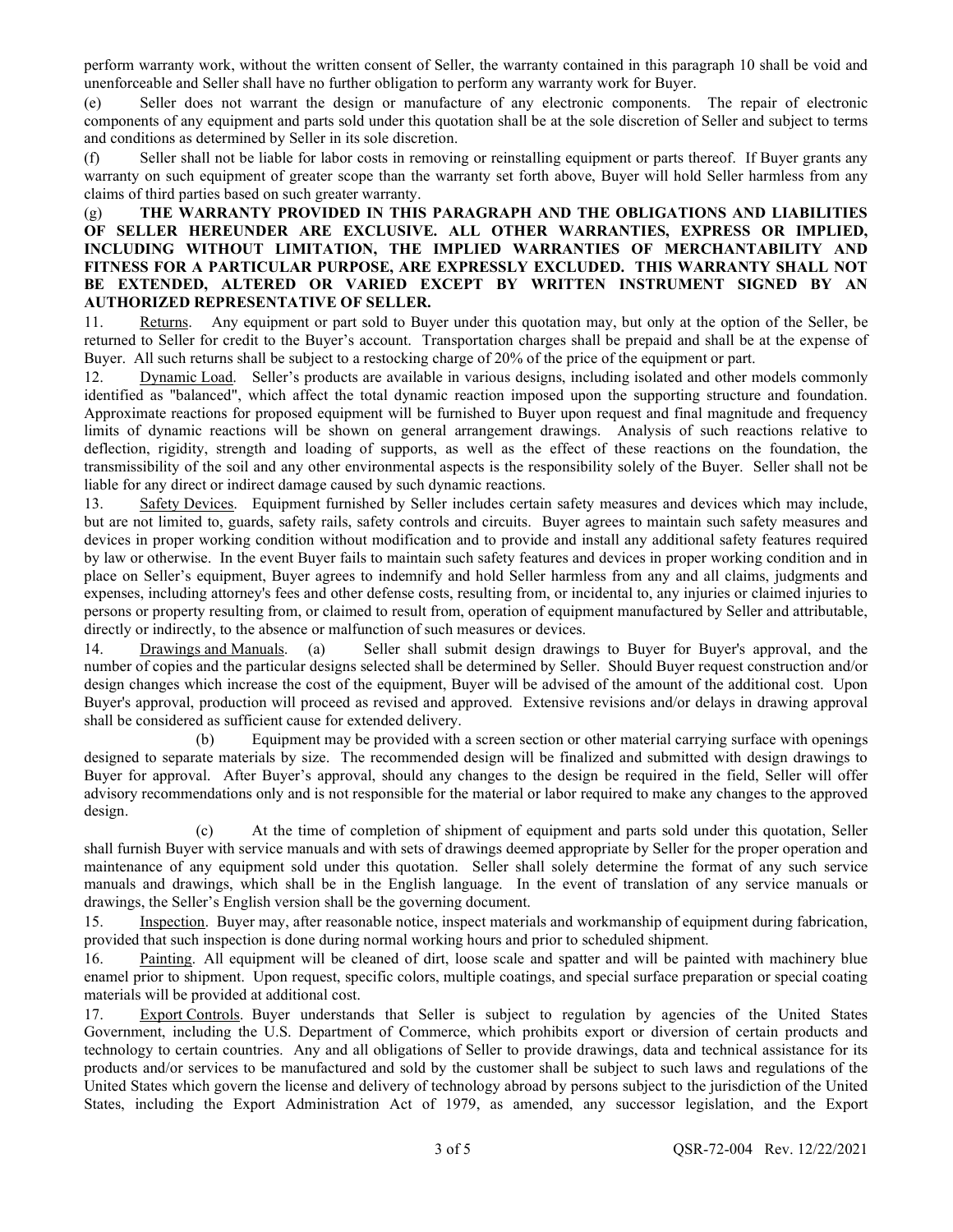Administration Regulations issued by the Department of Commerce, International Trade Administration, or Office of Export Licensing. Buyer agrees to comply in all respects with the export and re-export restrictions contained in the export license (if necessary) for every product or service covered by these terms and conditions. Buyer shall take all actions reasonably necessary to assure that no end user contravenes such United States laws or regulations. Without in any way limiting the provisions of these terms and conditions, the customer agrees that unless prior authorization is obtained from the Office of Export Licensing, Buyer will not export, re-export or trans-ship directly or indirectly to any country designated by any U.S. Government agency, now or hereafter, any of the technical data disclosed to the customer or the direct product of such technical data which contravenes or otherwise violates the Export Administration Regulations or other United States laws and regulations in effect from time to time.

18. Delay. Any delay or failure in performance hereunder by a party or parties hereto shall be excused if and to the extent caused by occurrences beyond such party's reasonable control, including but not limited to, decrees or restraints of government, force majeure, epidemic, pandemic, quarantine, strikes or other labor disturbance, war, riot, civil commotion, sabotage, floods, fires or natural catastrophes. If, as a result of legislation or governmental action, any party or parties are precluded from receiving any benefit to which they are entitled hereunder, the parties shall review the terms hereof and use their best efforts to restore the party or parties to the same relative positions as previously enjoyed hereunder. For the avoidance of doubt, force majeure shall not include (a) financial distress nor the inability of either party to make a profit or avoid a financial loss, (b) changes in market prices or conditions, or (c) a party's financial inability to perform its obligations hereunder.

19. Confidentiality. Each party acknowledges that in the course of the performance by Seller and Buyer, either party may obtain the Confidential Information of the other party. "Confidential Information" includes but is not limited to, trade secrets, know-how, inventions, techniques, processes, algorithms, software programs, schematics, designs, contracts, and other proprietary information that gives the party an advantage in the marketplace and that the party protects from dissemination to the general public by reasonable measures of secrecy. Each party will, at all times, keep in confidence and trust all of the other party's Confidential Information. Each party will take reasonable steps to prevent unauthorized disclosure or use of the other party's Confidential Information and to prevent it from falling into the public domain or into the possession of unauthorized persons. Each party will not disclose Confidential Information of the other party to any person or entity other than its officers, employees, contractors, and consultants who need access to such Confidential Information in order to effectuate the intent of this quotation and any sale or contract arising therefrom and who will be bound by this provision as the agents of the party. Each party will immediately give notice to the other party of any unauthorized use or disclosure of the party's Confidential Information. Each party agrees to assist the other party to remedy such unauthorized use or disclosure of its Confidential Information. Confidential Information will not include information which is: (i) now or hereafter, through no unauthorized act or failure to act on the party's part, in the public domain; (ii) known to the party without an obligation of confidentiality at the time the party receives the same from the other party, as evidenced by written records; (iii) hereafter furnished to the party by a third party as a matter of right and without restriction on disclosure; (iv) furnished to others by the other party without restriction on disclosure; or (v) independently developed by the party without use of the other party's Confidential Information.

Each party may disclose Confidential Information to the extent legally compelled to do so by any governmental investigative or judicial agency pursuant to proceedings over which such agency has jurisdiction; provided, however, that prior to any such disclosure, the party making the disclosure will (a) assert the confidential nature of the Confidential Information to the agency; (b) immediately notify the other party in writing of the agency's order or request to disclose; and (c) cooperate fully with the other party in protecting against any such disclosure and/or obtaining a protective order narrowing the scope of the compelled disclosure and protecting its confidentiality.

20. Financial Ability. If Buyer is in default of the performance of the order or agreement with Seller, or if Seller has any doubt or insecurity as to Buyer's financial ability to perform any order or contract Buyer has with Seller, Seller may, at its discretion, terminate this contract without penalty.

21. Buyer Tooling. Seller shall separately charge Buyer for any special tooling necessary for Seller or its subcontractors to fabricate any product or part thereof for the Buyer ("Tooling"). Any repairs and/or changes made to Buyer's Tooling at Buyer's request shall be at Buyer's expense. Further, neither Seller nor its agents are responsible for ordinary wear and tear of Buyer Tooling resulting from use. Seller shall not insure Buyer's Tooling and holds any Buyer's Tooling at Buyer's sole risk. Seller and its agents shall not be liable for any loss or damage to Buyer's Tooling. All packing and freight charges for Buyer's Tooling, both for shipment to Seller and any return to Buyer, shall be at Buyer's expense.

22. Choice of Law. All sales shall be governed by the laws of the State of Illinois. In no event shall any sale or agreement arising from this quotation be subject to the United Nations Convention on Contracts for the International Sale of Goods or the Convention on the Limitation Period in the International Sale of Goods.

23. Dispute Resolution. For all agreements for goods to be delivered by Seller to anywhere in the United States, its commonwealths and territories, arising from any order for goods pursuant to this quotation, all disputes concerning such sales agreements shall be litigated in a court of law. Venue for all such litigation shall be in a state or federal court for McHenry County, Illinois.